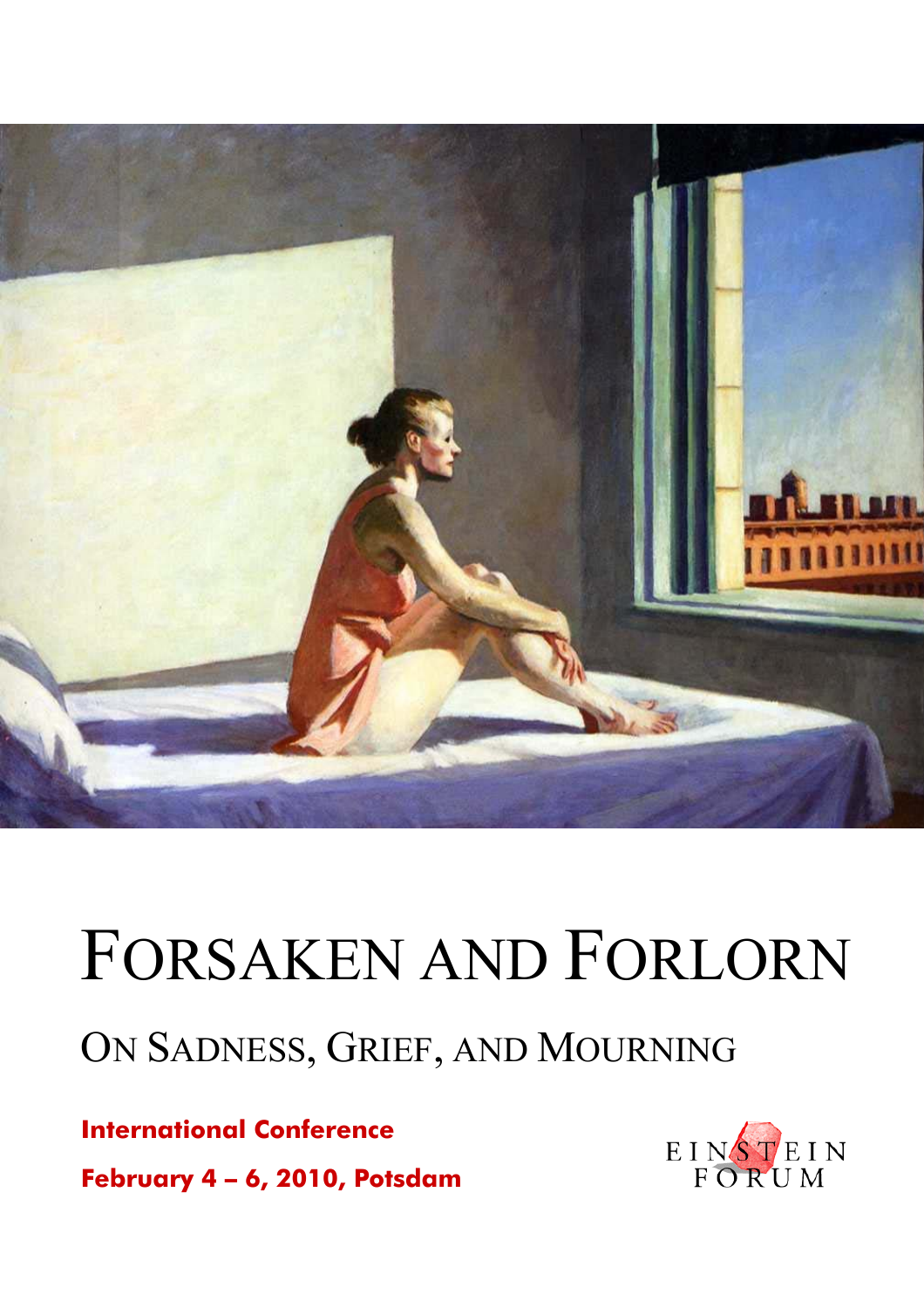**Chair: Rüdiger Zill, Potsdam** 

**Einstein Forum Am Neuen Markt 7 14467 Potsdam Tel.: 0331 271 78 0 Fax: 0331 271 78 27 http://www.einsteinforum.de einsteinforum@einsteinforum.de** 

**Cover illustration: Edward Hopper,** *Morning Sun* **(1952)**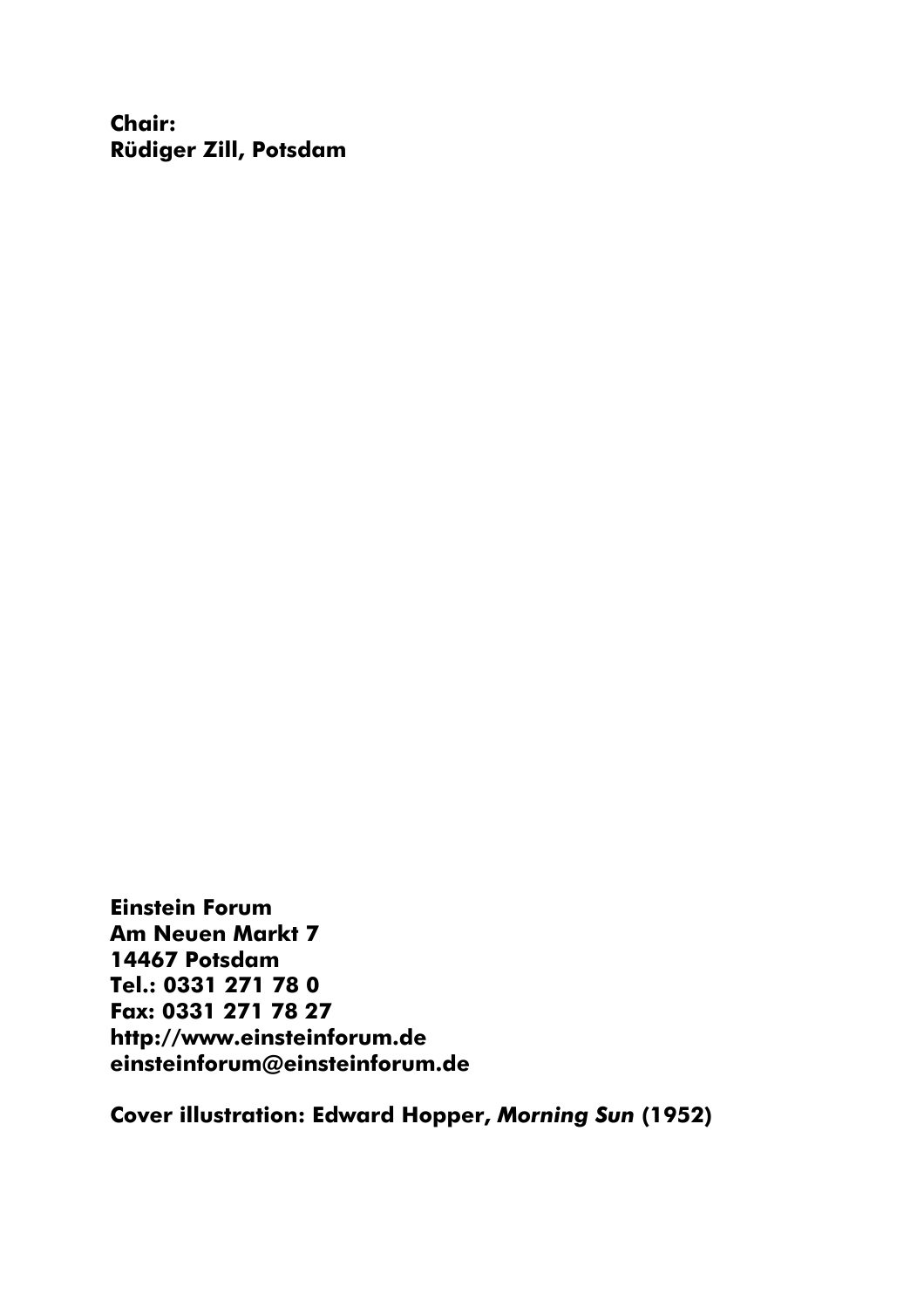# ANNALISE ACORN *Blood Money: Some Thoughts on Law and the Compensation of Grief*

The idea that all losses, even loss of a loved one can, in principle, be compensated has its beginnings in the *lex talionis*. The notion that everything has its price, that everything can be made right, resurfaces in many disparate legal traditions from the blood feuds of medieval Iceland to the twentieth century craze for "law and economics." Yet the absoluteness of grief; its necessary insistence on the immutability of loss, gives us pause about this idea. Grief is uncompensated and uncompensatable, a tragic remainder that defies the possibility of perfectly reciprocal justice. The very idea that grief might be amenable to compensation calls into question grief's authenticity. Grief is not grief if capable of consolation by other advantages. To take comfort from compensation would be a betrayal of the beloved.

Paradoxically, however, we are unsatisfied with legal remedies that ignore grief. The quip "it's cheaper to kill than to maim" points to the callousness of a law that does not value grief as a loss worth compensating. In this paper I will examine the nature of grief and ask why grief (as distinct, for example, from anger) is the emotion most resistant to compensation. Further, I will examine a number of legal attempts to place a monetary value on grief and to bring grief under the umbrella of legally compensable harms. Ultimately, I argue that the profoundly private nature of grief and the corresponding barriers to empathy with grief go at least some way to explaining why grief seems ever to remain outside the realm of compensation.

*Annalise Acorn* is Professor in the Faculty of Law at the University of Alberta, Canada. Her main research interest is the emotions of conflict and justice. She has published numerous articles in journals such as *The Oxford Journal of Legal Studies*, *Osgoode Hall Law Journal*, *Valparaiso Law Review*, and the *UCLA Women's Law Journal*. 1998–1999 she was President of the Canadian Association of Law Teachers. In the same year she was a McCalla Research Professor. In 2000 Annalise Acorn was Visiting Professor at the University of Michigan Law School. She is co-editor of *Passions in Context*. Recent publications include: "Besieged by Beneficence: Love Justice and the Autonomous Self", in: *Saskatchewan Law Review* (2000); *Compulsory Compassion: A Critique of Restorative Justice* (2004); "Surviving the Battered Reader's Syndrome or a Critique of Linda Mills' Insult to Injury", in: *UCLA Women's Law Journal* (2005) and "Eine verbogene Meßlatte? Über Mitleid in der Rechtsprechung" in: *Berliner Debatte Initial* (2006).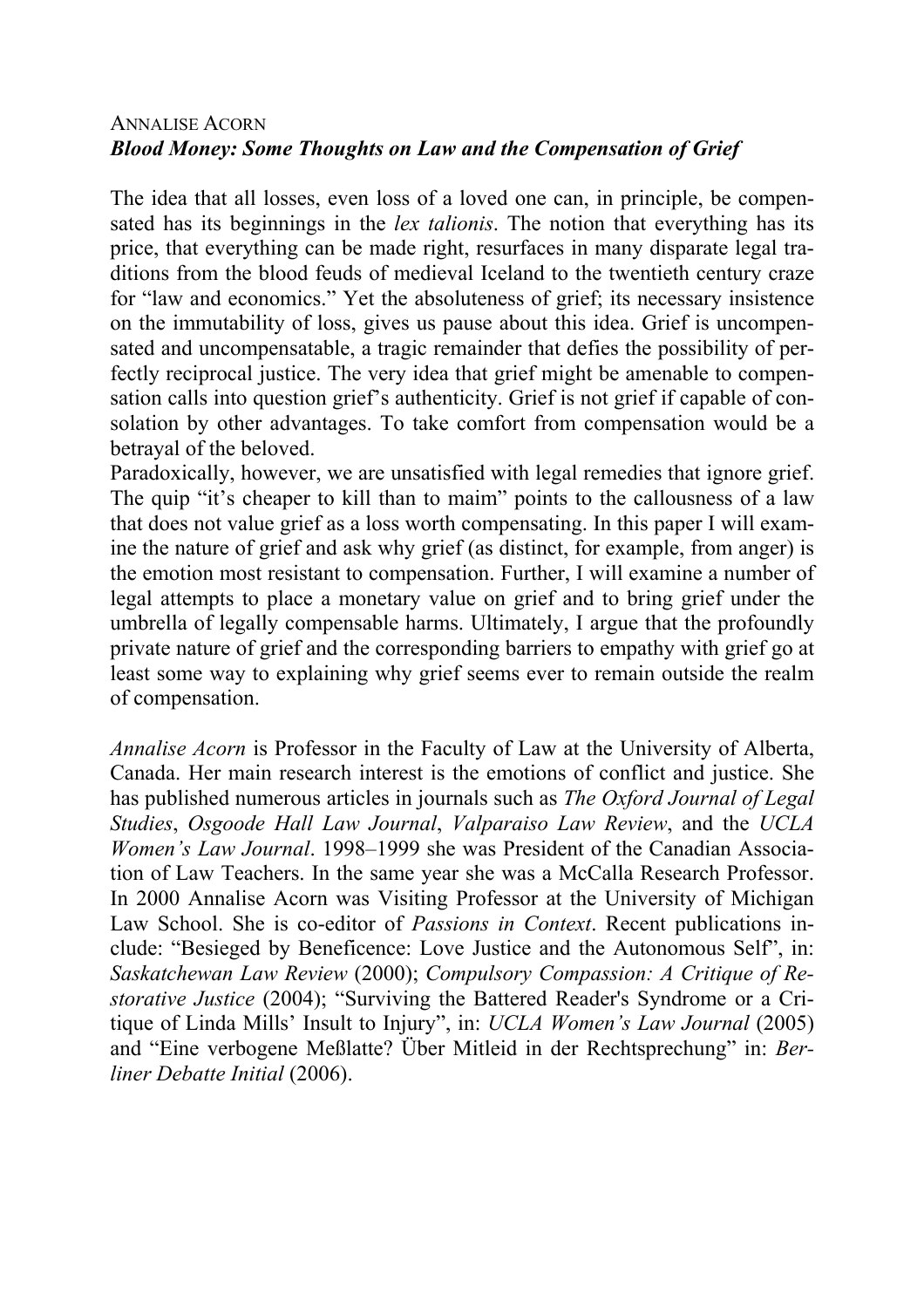# HINDERK M. EMRICH *Resignation and Grief: Emotional Responses in Different Situations of Failure*

The three components of subjective time: memorizing the past (conscious memory, the subliminal and the unconscious), the generation of presence (construing the "now") and the future (expectance of new experiences, enterprises and endeavours) play a fundamental role in the genesis of resignation and grief. In psychopathology the different aspects of the "final pathway depression" as a complex syndrome are often not clearly discriminated, since e.g. resignation has to be distinguished from melancholia and endogenous depression.

Prototypes to describe three time-related modes of affective states are traumainduced disorders, e.g. the post-traumatic stress disorder (PTSD) for the past, melancholia for the presence, especially in separation-conditions and due to the loss of familiarity, and resignation in relation to the future, especially in patients with a poor prognosis of a disorder.

The time-related aspects of emotional problems are discussed under the perspective of the "internal value balance" (Emrich) and the psychology of coping with the past.

*Hinderk M. Emrich*, born 1943; 1968 MD University of Bern; 1968 PhD University of Munich; 1972 Habilitation in Molecular Neurobiology Technical University of Berlin; 1973–1974 patho-physiological studies at the Pediatric Hospital, University Munich in collaboration with the Department of Physiology; 1975–1978 Postgraduate training in psychiatry, neurology, and clinical psychopharmacology; 1979–1987 Group and later Department Leader of clinical psychopharmacology at the Max Planck Institute for Psychiatry; 1991–1992 Fellow at the Wissenschaftskolleg zu Berlin; 1992–2008 Chair of the Department of Psychiatry at the Medical School, Hannover; several guest professorships, e.g. at the Universität Witten-Herdecke and the Deutsche Film- und Fernsehakademie Berlin. Publications include: *Psychiatrische Anthropologie – Therapeutische Bedeutung von Phantasiesystemen* (1990); *Vom Nutzen des Vergessens* (1996); *Welche Farbe hat der Montag? – Synästhesie: Das Leben mit verknüpften Sinnen* (2001); *Psyche und Transzendenz* (2002); *On Time Experience in Depression – Dominance of the Past* (2004); *Emotional Time, Creativity, and Consciousness: On Time Experience in Depression* (2005); *Identität als Prozeß*  (2007); *Texte zu Rilke* (2008).

# PHILIP FISHER *The End of Mourning*

Why does mourning take time and occupy time? How does mourning end? What were the major philosophical proposals to disable grief or to imagine death so as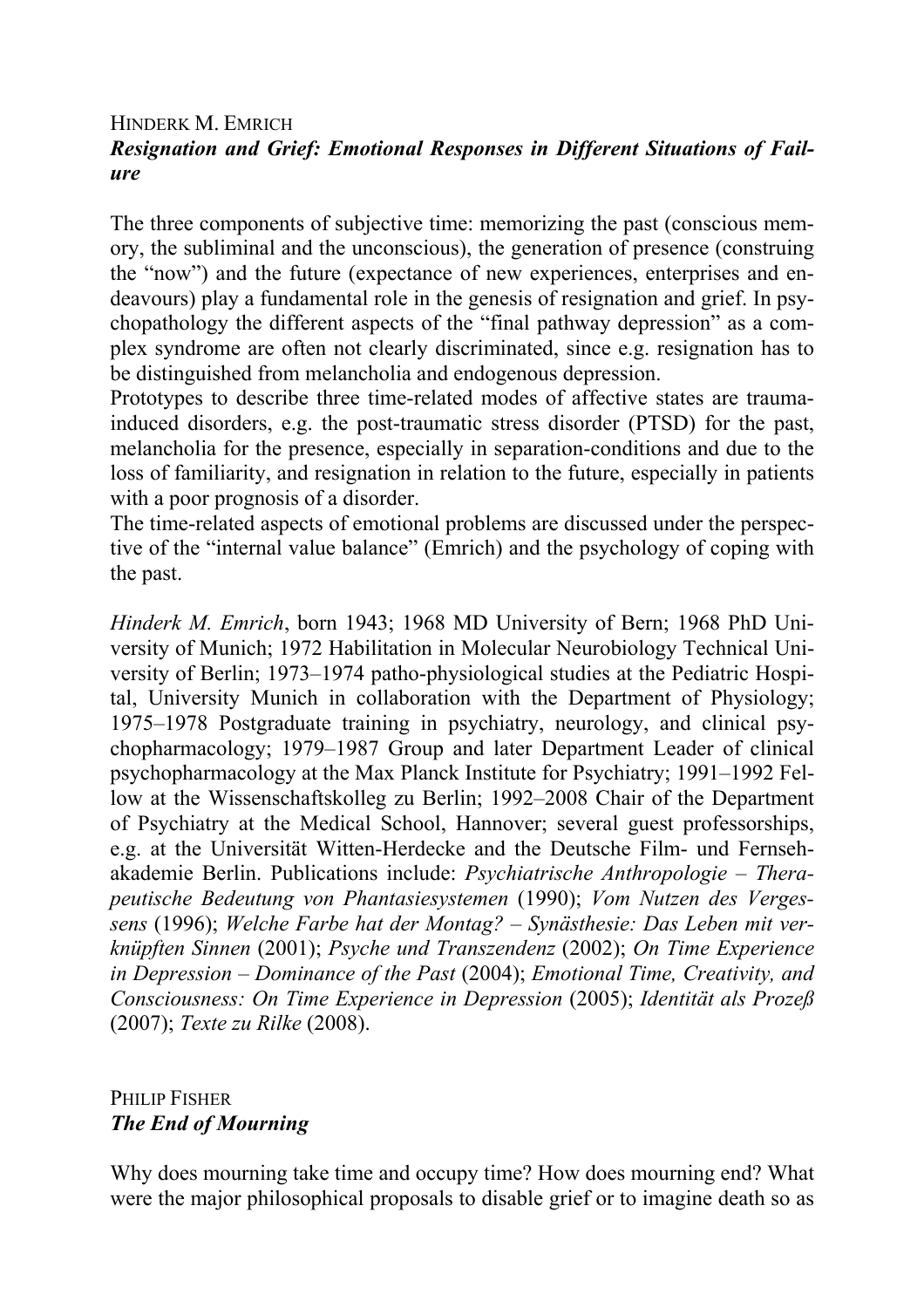to take away legitimacy from mourning? My talk will consider Stoic, Christian, and later arguments against mourning, including those implied by Spinoza's thought experiments with the passions. I will use Shakespeare's *Hamlet* to discuss prolonged mourning, distraction, and the absence of mourning. Poetic examples will also be used to discuss surprise and mourning.

*Philip Fisher* was Professor of English, Harvard University. Fisher's publications include *The Vehement Passions* (2002); *Still the New World: American Literature in a Culture of Creative Destruction* (1999); *Wonder, the Rainbow, and the Aesthetics of Rare Experiences* (1998); *Making and Effacing Art* (1991); (ed.) *New American Studies* (1991); *Hard Facts* (1986); *Making Up Society* (1981). He received the Truman Capote Prize, jointly with Elaine Scarry, for *Dreaming by the Book*.

### HELENA FLAM *Grief – Forbidden, Postponed, and Resented: A Source of Angered Political Mobilization*

In my presentation I will address the politics of grief that develops as a result of grieving mothers' mobilization in response to the political regimes/leaders responsible for their sons disappearance or death. Drawing on empirical examples from the Palestine, Nicaragua, China, Chile, Argentine (and if time permits, Russia) I will discuss the conflictual issues that are at stake for the mothers and the political leaders, making references to their respective attempts to define whether or not expressions of grief are at all legitimate. I will also show that they carry out conflicts about its locations, forms of expression, duration, and attendant frames.

*Helena Flam* is Professor of Sociology at the University of Leipzig since 1993. 1982 Ph.D. Columbia University, Department of Sociology, 1984–1985 Research at SIAR, SIFO, and at Uppsala University, 1985–1987 Research at the Swedish Collegium for the Advancement of the Social Sciences, 1986–1990 Research Fellow at the Max Planck Institute for Social Research, Cologne, 1990– 1993 Assistant Professor at the University of Konstanz. Her publications include: *Mosaic of Fear: Poland and East Germany before 1989* (1998); *The Emotional 'Man' and the Problem of Collective Action* (2000); *Pink, Purple, Green: Women's, Religious, Environmental, and Gay/Lesbian Movements in Central Europe Today* (ed. 2001); *Soziologie der Emotionen. Eine Einführung* (2002); *Emotions and Social Movements* (ed. with Debra King, 2005); *Migranten in Deutschland: Statistiken – Fakten – Diskurse* (ed. 2007); *Rule Systems Theory: Explorations and Applications* (ed. with Marcus Carson, 2008).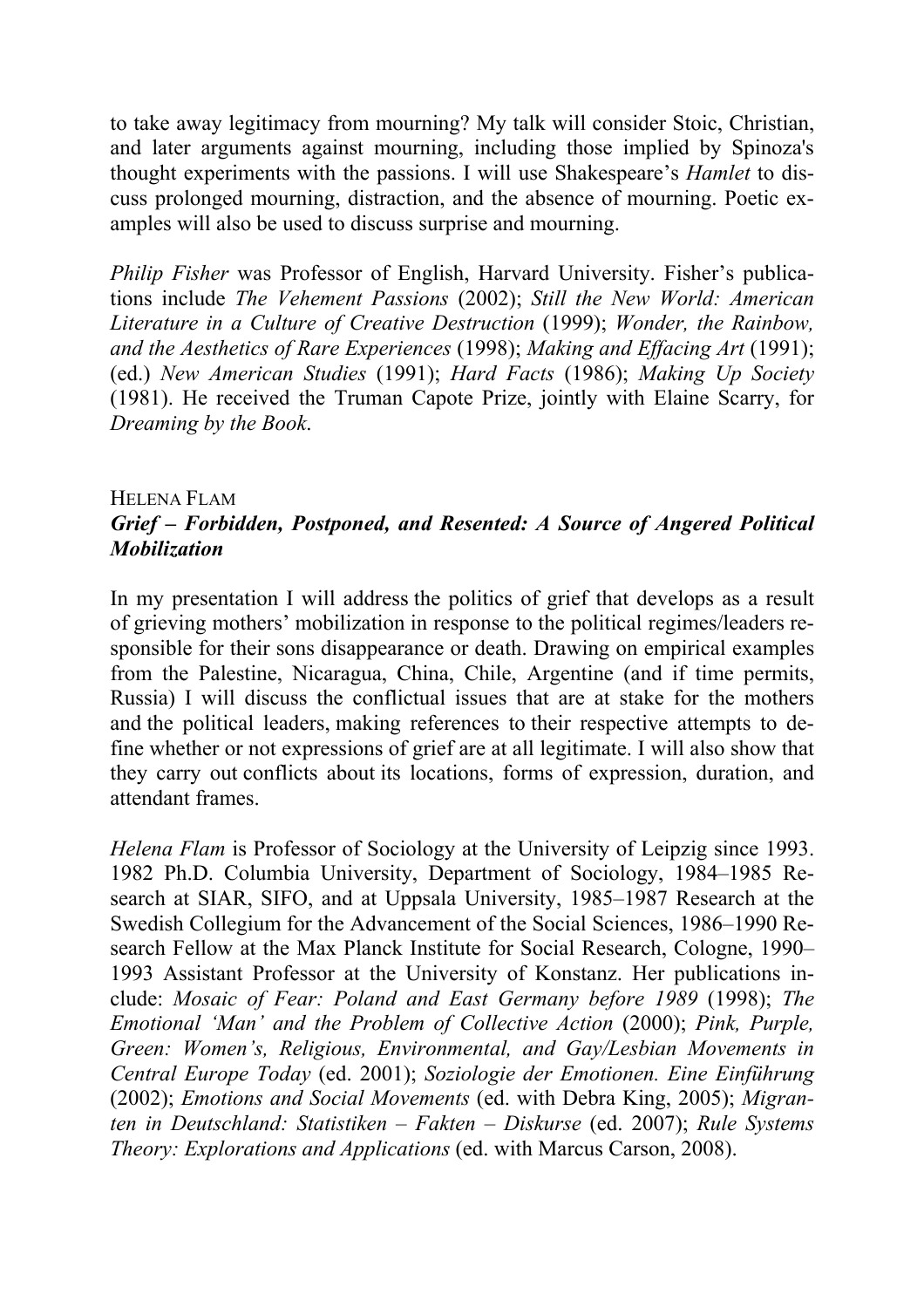# PETER GOLDIE *The Narrative of a Grieving*

What I will consider in my paper is the complexity of grieving, such that it cannot be analysed or understood as the experience of a single emotion (sadness at a loss for example), nor even as a mixture or blend of emotions. I will look at an alternative view, according to which the experience of grieving is best captured in narrative form, involving a multiplicity of thoughts, feelings, actions, expressive actions, and so on. This view is, I will suggest, well placed to explain how our grieving is bound up with memories of our past, viewed now in the light of what we now know: that the object loved is gone.

*Peter Goldie* is The Samuel Hall Chair at the University of Manchester. His main philosophical interests are in the philosophy of mind, ethics and aesthetics, and particularly in questions concerning value and how the mind engages with value. He is the author of three monographs: *The Emotions: A Philosophical Exploration* (2000); *On Personality* (2004); and *Who's Afraid of Conceptual Art?* (with Elisabeth Schellekens, 2009). He is editor of *Understanding Emotions: Mind and Morals* (2002); co-editor of *Philosophy and Conceptual Art* (2006); and editor of *The Oxford Handbook of Philosophy of Emotion* (2010). He is currently writing a monograph on narrative.

# DORIS KOLESCH *Performing Mourning*

How to perform mourning? Theories of acting since the 18th century discuss this question widely and in detail. In the first part of my talk I will analyze how an actor or an actress was and is supposed to perform mourning and death. The second part of my talk focuses on situations of mourning outside the theatre and the arts. Thus I ask, if acted mourning is part of the key scenarios in which we experience and express emotions.

*Doris Kolesch* is Professor for Theatre Studies at the Freie Universität Berlin; D.Phil 1994, Habilitation 2002; she taught at the Johannes Gutenberg-Universität Mainz and was a researcher at the Freie Universität Berlin before she was appointed as Professor for Theatre Studies in 2002; she is a member of the Junge Akademie at the Berlin-Brandenburgische Akademie der Wissenschaften. She was a visiting professor at the universities of Bern, Stockholm, and St. Gallen. Selected publications: *Das Schreiben des Subjekts. Zur Inszenierung ästhetischer Subjektivität bei Charles Baudelaire, Roland Barthes und Theodor W. Adorno* (1996); *Marguerite Duras* (with Gertrud Lehnert, 1996); *"Aufbauende Zerstörung". Zur Paradoxie des Geschichts-Sinns bei Franz Kafka und Thomas*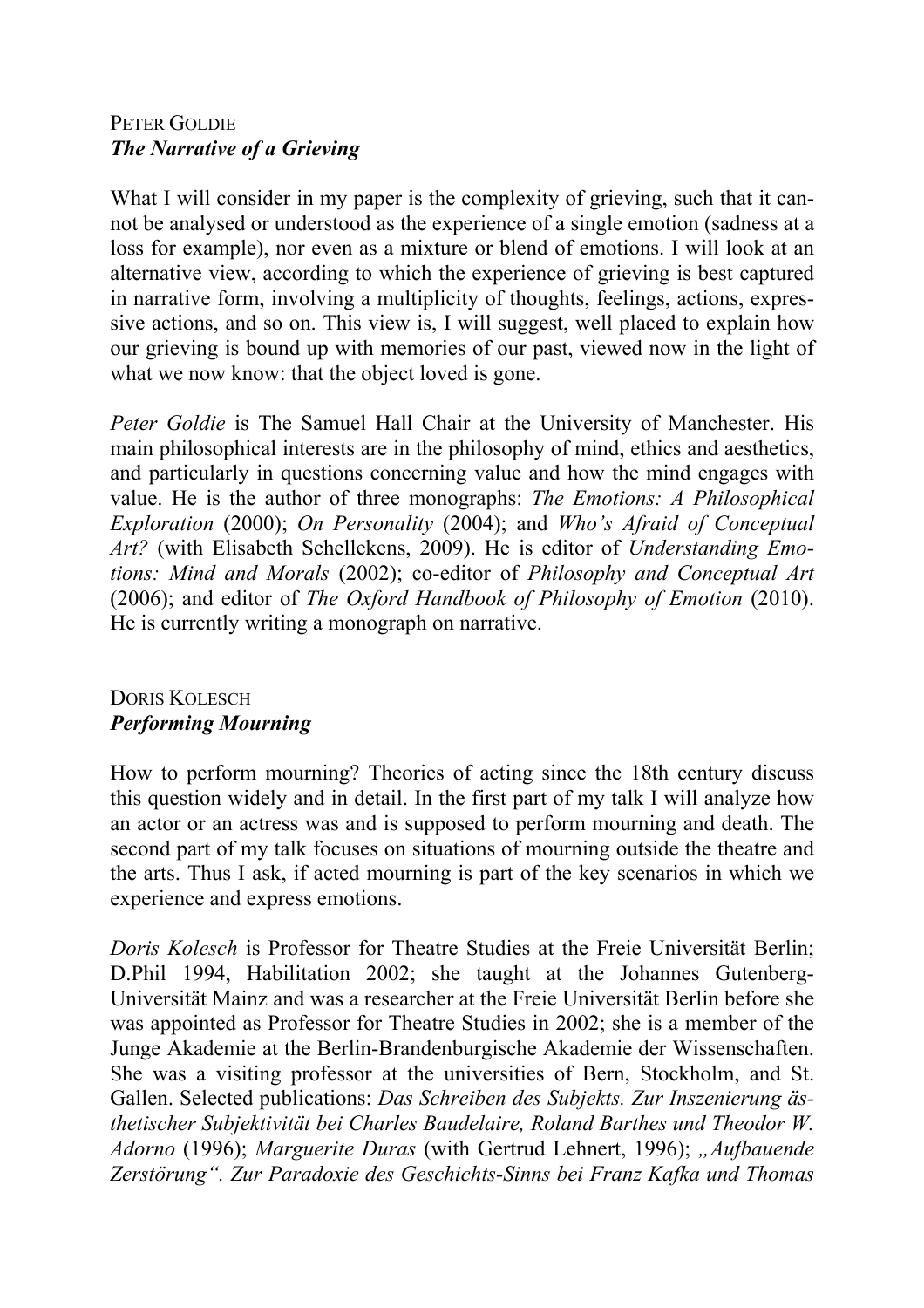*Pynchon* (1996); *Roland Barthes* (1997); *Theater der Emotionen. Ästhetik und Politik zur Zeit Ludwigs XIV.* (2006).

# CAROL LANSING *Rituals Change: Restraint of Male Grief in Late Medieval Italy*

Thirteenth-century Italy saw a conscious effort to change mourning rituals, an effort that threw into sharp relief connections among urban politics, gender expectations, and understandings of emotionality. Court cases reveal that male elites were accustomed to mourning loudly and demonstratively at funerals. As many as a hundred men might gather in a town's streets and squares to weep and cry out, even tear at their beards and clothing. Some of the same men enacted laws against such emotional display and then paid fines for violating their own legislation. Political theorists used gender norms to urge men to restrain their passions; histrionic grieving, like lust, was womanish. Lawmakers drew on gendered ideas about grief and public order to characterize governance in ways that linked the self and the state. They articulated them in terms of rules of decorum, how men and women need to behave in order to live in society.

*Carol Lansing* is Professor for Medieval Europe at the Department of History, University of California at Santa Barbara. 1984 Ph.D. University of Michigan, 2000 John Simon Guggenheim Fellow, 2008 Robert Lehman Visiting Professor, Harvard Center for Italian Renaissance Studies at Villa I Tatti. Selected publications: *The Florentine Magnates: Lineage and Faction in a Medieval Commune* (1991); *Power and Purity: Cathar Heresy in Medieval Italy* (1998); *Passion and Order: Restraint of Grief in the Medieval Italian Communes* (2007); *A Companion to the Medieval World* (ed. with Edward English, 2008).

#### CLAUDIO LOMNITZ

# *Horror, Irony, Sadness, and Grief in the Formation of Mexican Public Discourse*

In Spanish America generally, national independence brought a liberation of public speech, manifested in the freedom of the press. Such freedom presented constant risks of assault on the personal honor of the objects of discursive criticism. The free press also leaned on invoking an imaginary citizen-reader, whose sentiments were allegedly represented in the pages of the press. Both of these phenomena: public discussion of public personages, and the emulation of the imaginary reader by journalists, favored the development of ironic distance as a predominant register in public discourse. Such irony was performed either by way of humorous lampooning, or through a journalistic penchant for horror and spectacle. Neither strategy co-existed easily with the public expression of sad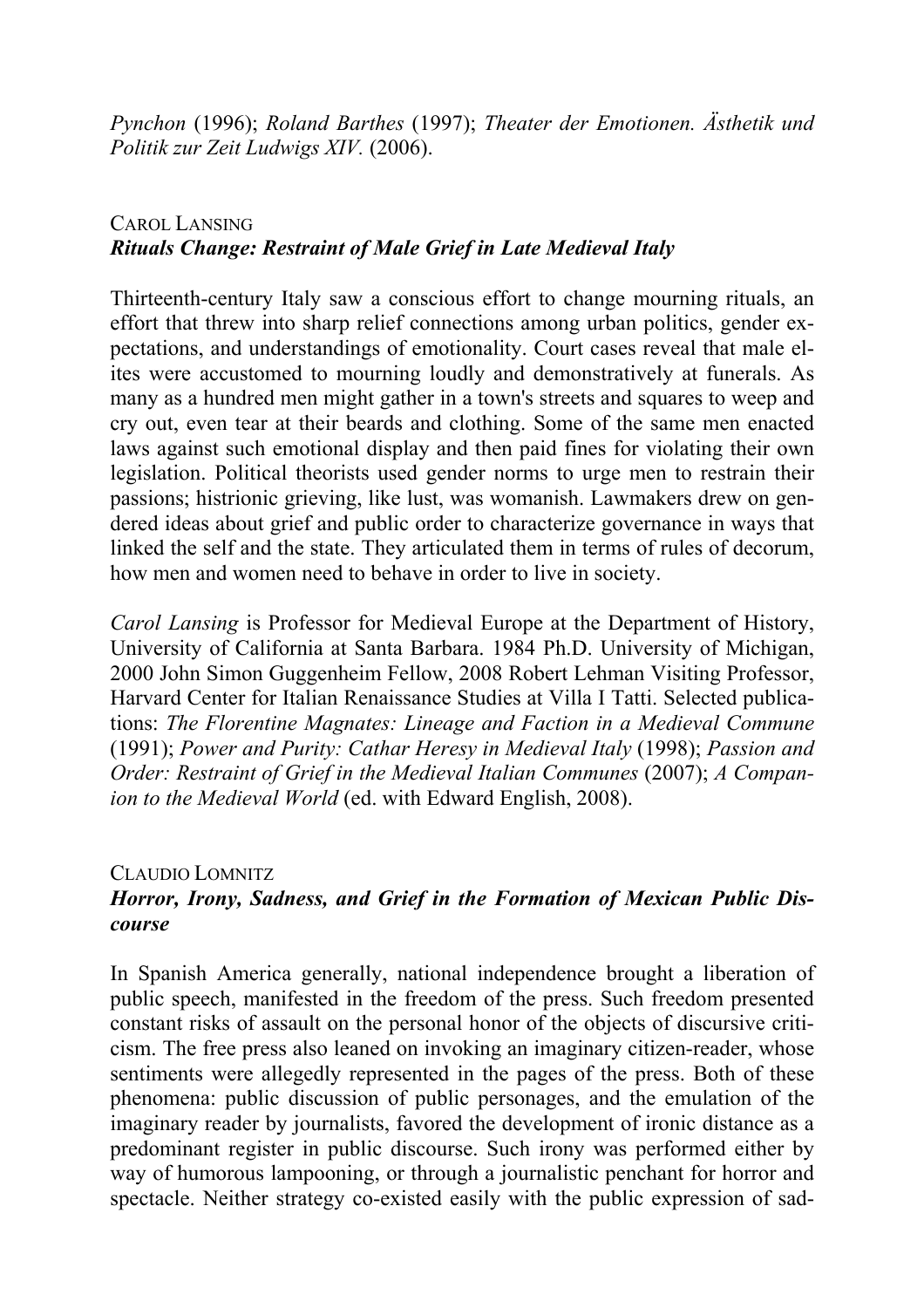ness and grief, except in the context of death itself. This paper explores the connection between irony, sadness, and grief in public discourse, in prerevolutionary and early revolutionary Mexico.

*Claudio Lomnitz* is Professor of Anthropology and Director of the Center for the Study of Race and Ethnicity, Columbia University. He works on the history, politics and culture of Latin America, and particularly of Mexico. 1987 Ph.D. Stanford. Lomnitz was a Distinguished University Professor of Anthropology and Chair of the Committee on Historical Studies at the New School University. He has also taught at University of Chicago, New York University, El Colegio de México, and Universidad Autónoma Metropolitana Iztapalapa (Mexico City). His publications include: *Evolución de una sociedad rural* (1982); *Exits from the Labyrinth: Culture and Ideology in Mexican National Space* (1992); *Modernidad Indiana* (1999); *Deep Mexico, Silent Mexico: An Anthropology of Nationalism* (2001); *Death and the Idea of Mexico* (2005). He serves as editor of the journal *Public Culture*.

# GESINE PALMER *Undressing and Dressing the Dead: Professional Approaches to the Work of Sorrow*

The desire to make the life of loved ones last in spite of death seems to be one of the oldest forces in culture. The shock of real death produces an urge to act in ritually prescribed ways – rituals of cleaning (oneself and the dead and the living world from death) are the real immortals of cultures. With them culture itself comes into being and disappears. In their attitude towards the death of the other (which is the only death that we can perceive, as Rosenzweig before Heidegger contested) people often discover/reveal the deeper layers of their imbeddedness in their own culture. Interestingly enough, the oldest tales of the Western world are tales about struggles or even wars, fought about the proceedings of undressing and dressing the dead, of how to deal with dead bodies and the memories of the deceased (particularly the victims of violence). My paper will confront insights from cultural history with observations on professional dealing with death and sorrow in secular Berlin.

*Gesine Palmer* is a philosopher, author, and funeral orator. Ph.D. 1996 at Freie Universität Berlin in Historic Theology. 1996/97 she was a fellow at the Franz Rosenzweig Research Center for German-Jewish Literature and Cultural History, Hebrew University of Jerusalem; 1995–2001 Assistant Professor for History of Religion, Freie Universität Berlin, 2003–06 she was a researcher at the Interdisziplinären Forschungszentrum "FEST", Heidelberg. Since 2007 she also works as a professional orator at funerals. Her publications include: *Ein Freispruch für Paulus. John Tolands Theorie des Judenchristentums* (1996, engl. translation: *Aquittal for Paul: John Toland´s Theory of Jewish Christianity*,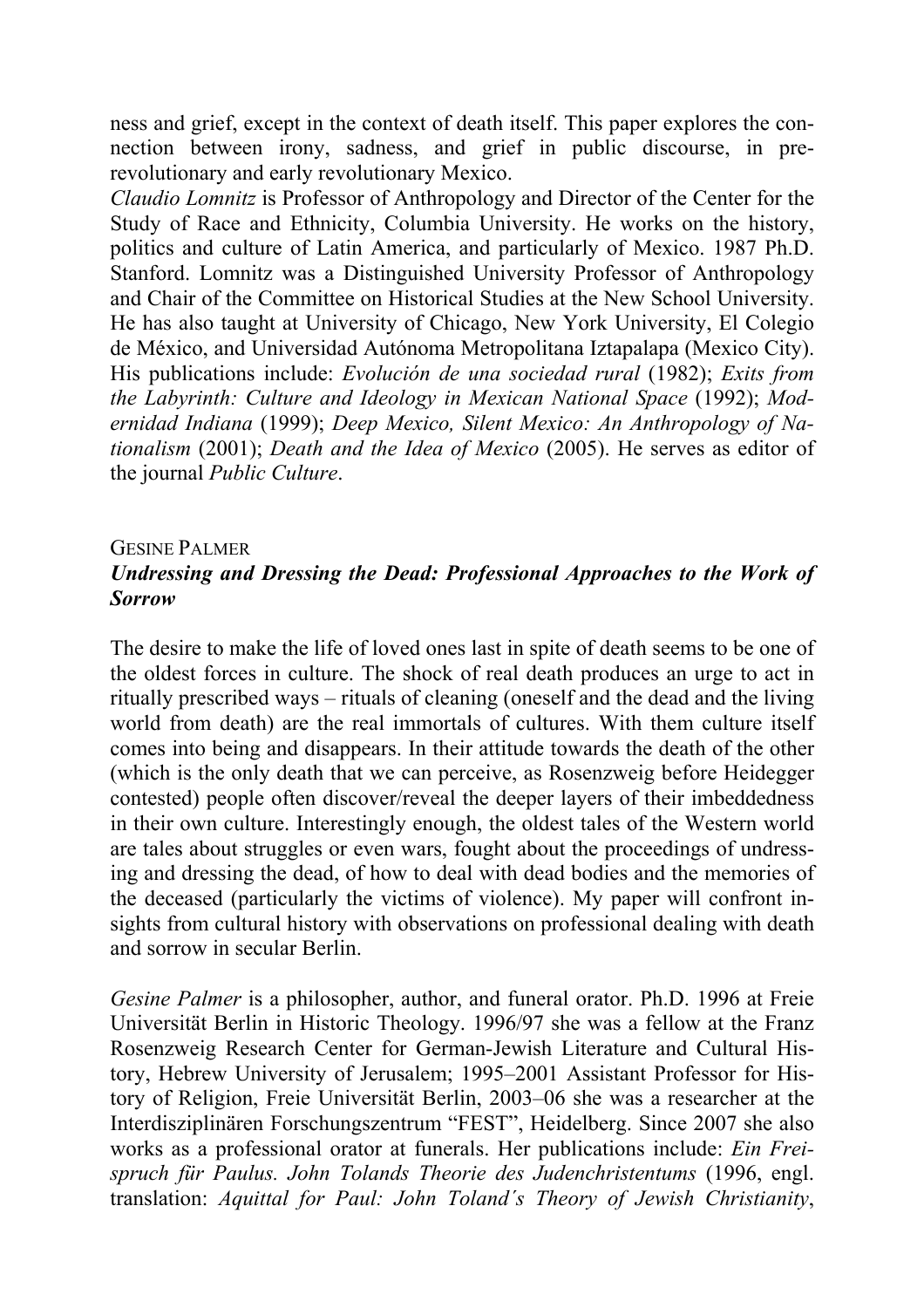forthcoming); *Apokalyptische Müdigkeit und Die Hure im Buch Jecheskel* (2002); *Der Protestantismus. Ideologie, Konfession oder Kultur?* (with Richard Faber, 2003); *Fragen nach dem einen Gott: Die Monotheismusdebatte im Kontext* (2007).

# DONALD SUTTON *The Emotions of Chinese Mourning and the Question of Sincerity*

Our notions of grief and mourning (and their relationship) are based heavily on experience in the West. As anticipated by the conference's emphasis on culture, historical and anthropological research in other societies suggests alternative perspectives, such as the difficulty of universalizing "grief" and abstracting it from mourning rituals. Focusing on the standard early modern Chinese funeral (1368-1911), which blends canonical Confucian forms with Buddhist and some Daoist folk practices, I discuss various emotions linked with grief and their treatment in mourning rituals, and examine the roles of sincerity, tears and filial piety in Chinese thinking about death.

*Donald S. Sutton* is Professor of History at Carnegie Mellon University, Pittsburgh, PA. 1971 Ph.D. Cambridge University. He teaches at Carnegie Mellon since 1969. He is a China historian working at the juncture of history and anthropology. Besides early studies of the origins of 20th century warlordism, he has mostly focused on ritual or folk religion, seen in a variety of contexts. Recent research, again combining history with fieldwork, explores ethnicity and religion in two remote areas: West Hunan and the Tibetan borderlands. Selected publications: *Provincial Militarism and the Chinese Republic: The Yunnan Army*, 1905–25 (1980); *Steps of Perfection: Exorcistic Performance and Chinese Religion in 20th Century Taiwan* (2003); *Empire at the Margins: Culture, Ethnicity and Frontier in Early Modern China* (ed. with Pamela K. Crossley and Helen F. Siu, 2006); "Death Rites and Chinese Culture," *Modern China* (2007); *Faiths on Display: Religious Revival and Tourism in China* (ed. with Tim Oakes, forthcoming).

# CHRISTIANE VOSS *Endlich – Finally The Limits of Mourning or: How to Deal Emotionally with Human Corpses?*

This lecture focuses on a cinematographic as well as on a philosophical reflection on our emotional reaction to and treatment of human corpses. While mourning is often defined by its directedness towards a loss – paradigmatically caused by the death of a relative, friend or a beloved person – it is not at all clear today, how to deal with the corpses of those persons. Are they also part of our mourn-